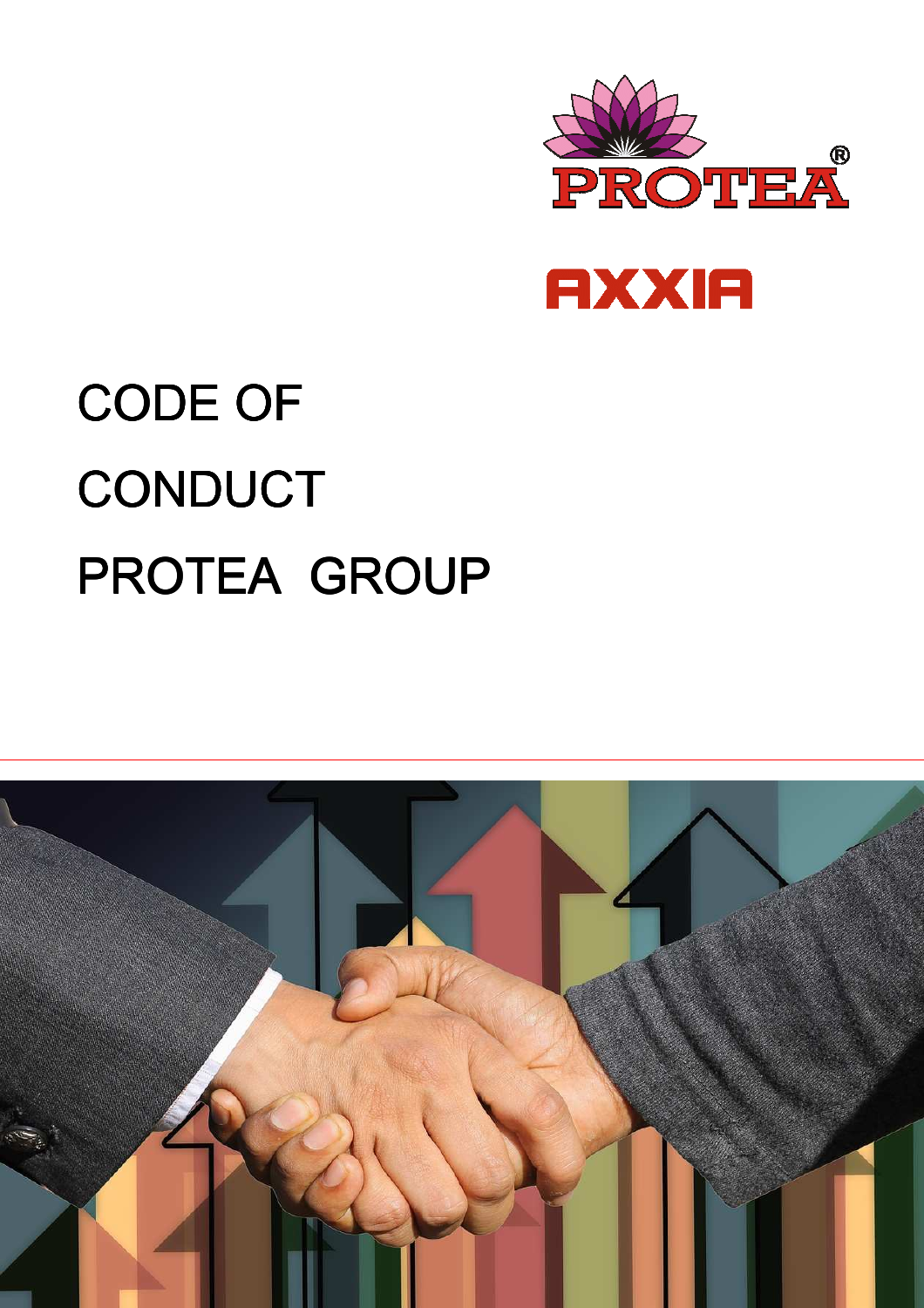# TABLE OF CONTENTS

| CONFORMITY WITH LEGAL, REGULATORY AND OTHER REQUIREMENTS 4    |  |
|---------------------------------------------------------------|--|
| OCCUPATIONAL HEALTH AND SAFETY AND ENVIRONMENTAL PROTECTION 4 |  |
|                                                               |  |
|                                                               |  |
|                                                               |  |
|                                                               |  |
|                                                               |  |
|                                                               |  |
|                                                               |  |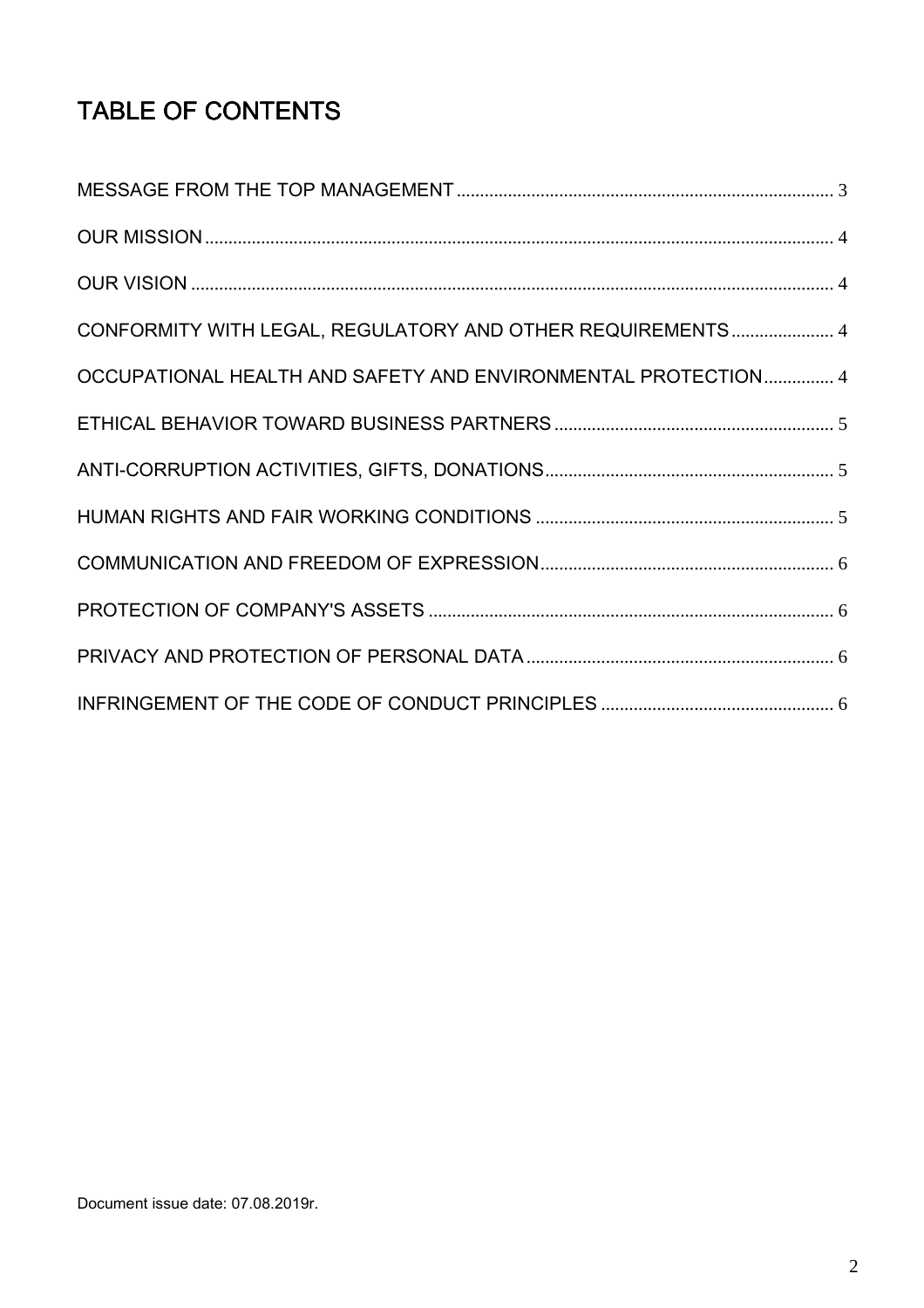#### MESSAGE FROM THE TOP MANAGEMENT



 The mission and vision of the company represent our common purpose, which focuses our efforts and is the engine of a constant striving to achieve ever better results for our customers, shareholders and ourselves. We implement business goals, acting in accordance with accepted ethical standards and applicable legal requirements. Regardless of what kind of work we do on a daily basis, we have obligations regarding the law, standards and rules of performing our work. We must act with respect, ethics and integrity.

This Code of Conduct provides guidelines on behavioural

norms for all persons taking activities on behalf of the Protea Group.

It is a kind of guide, containing principles that we all follow while performing our duties.

In all situations where the requirements of the Code of Conduct may turn out to be insufficient or unclear, we should use common sense and the ability to assess the situation as well as consult with the supervisors who will advise on how to behave in a given situation.

Everyone, regardless of the positions occupied, is obliged to comply with the Code of Conduct and ensure that it is not violated.

Together, we create the company's value.

President of the Management Board of Protea Sp. z o.o. Tomasz Paszkiewicz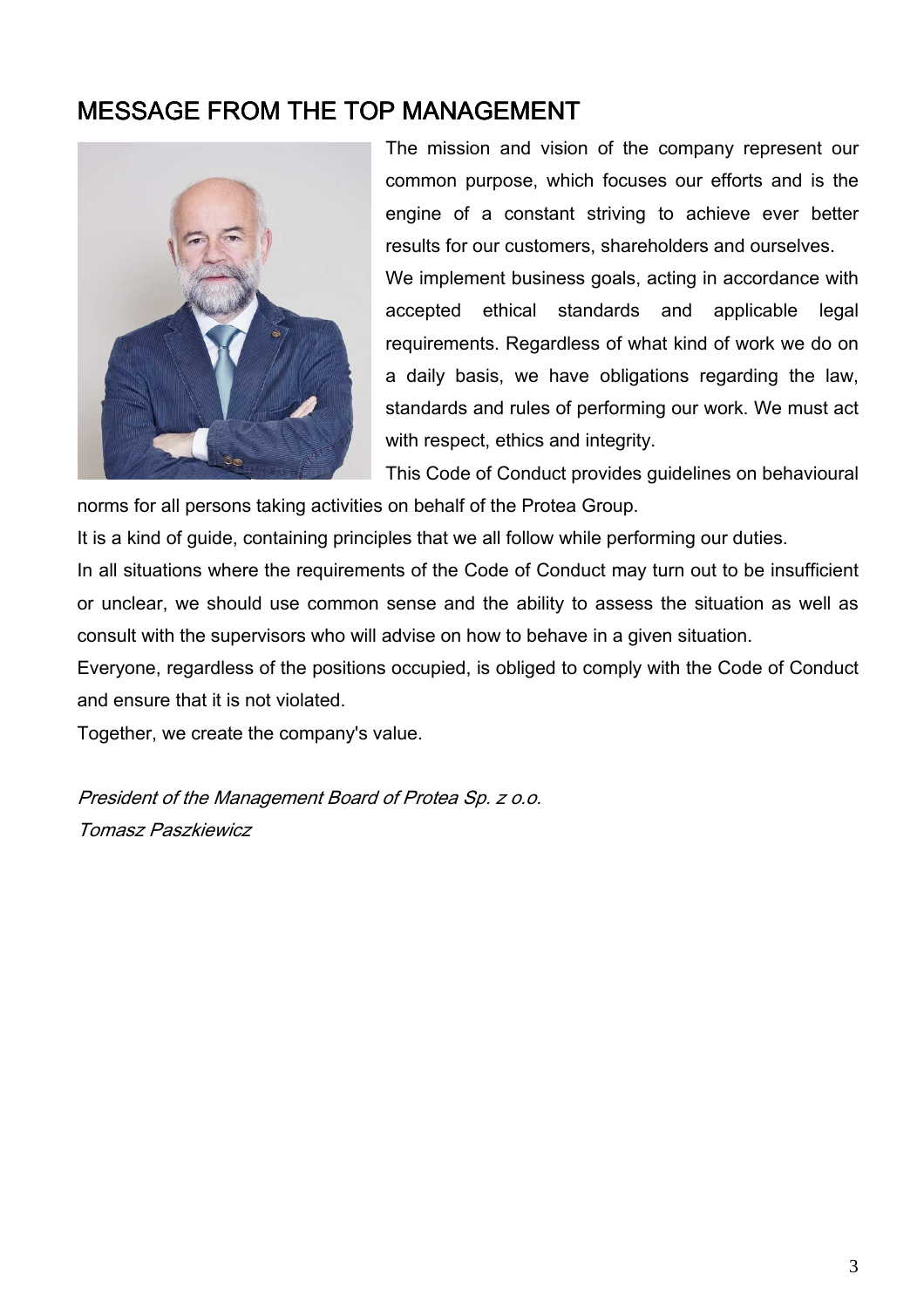## OUR MISSION

Satisfying the needs and expectations of customers by providing high-quality technical solutions at a good price and a set time.

# OUR VISION

Strengthening the position on the market of lifting equipment intended for the power industry related to the offshore, maritime and land industries through continuous improvement of processes, expanding the scope of activities and introducing new technological solutions.

# CONFORMITY WITH LEGAL, REGULATORY AND OTHER REQUIREMENTS

When conducting business, we always comply with local, national and international laws and applicable regulatory provisions and standards.

We are aware that any violation of the rules may lead to serious consequences for the entire company and, depending on the situation, is subject to labour or criminal law.

# OCCUPATIONAL HEALTH AND SAFETY AND ENVIRONMENTAL PROTECTION

Protection of the health and safety of our employees and protection of the environment are among the basic elements of our functioning. These issues have been reflected in the systems implemented by us:

- occupational health and safety management acc. to OHSAS 18001: 2007,
- environmental management acc. to ISO 14001: 2015.

We attach great importance to a safe, healthy and risk-free workplace, which means that we comply with relevant health and safety regulations and standards and take preventive measures to eliminate potential hazards.

In reference to the nature and level of risk, we provide safe and hygienic working and stay conditions for people at all organizational levels and in all areas of the company's operation, including full-time employees, contract staff and outsiders.

We strive to carry out the manufacturing activity of technical equipment in an environmentally friendly way by limiting the negative impact on the environment and minimizing the consumption of natural resources. We care about the natural environment. We strive to make our products even safer for users and the environment in which they are used.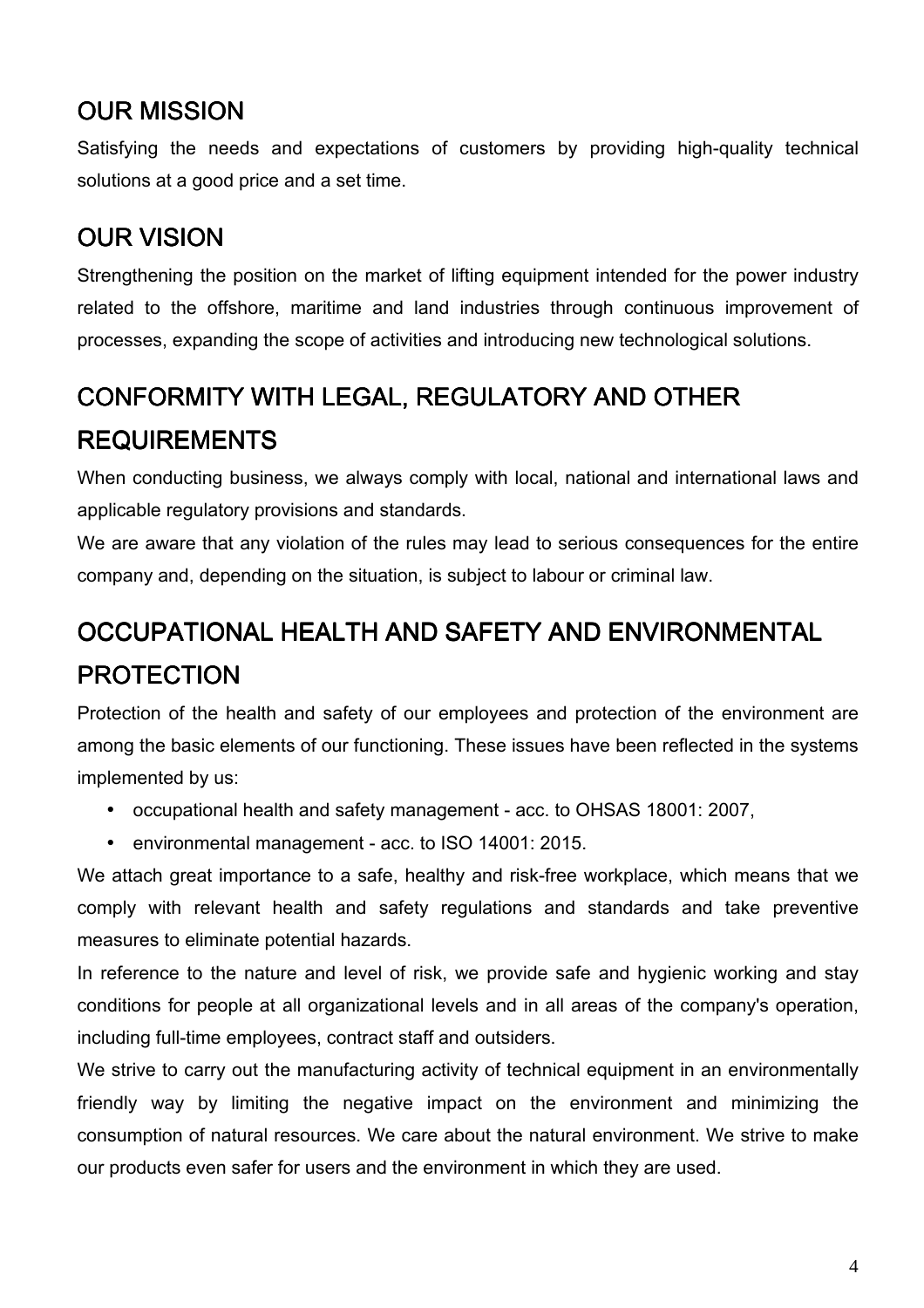#### ETHICAL BEHAVIOR TOWARD BUSINESS PARTNERS

We are a responsible partner, both in cooperation with our customers, suppliers and cooperators, as well as inside our company. In addition to our competence and the quality of our products, this also includes honest and transparent communication and keeping our obligations under the contracts.

We work only with those suppliers who meet the relevant legal requirements and comply with business standards consistent with our company's vision.

We adhere to the principles of fair competition and support the idea of a free market and fair trade. All unfair practices are prohibited.

#### ANTI-CORRUPTION ACTIVITIES, GIFTS, DONATIONS

We do not accept any kind of corruption, bribery or abuse. We take all our actions responsibly and honestly. It is important for us to avoid even the very impression that a decision could have been made under the influence of accepting or granting personal benefits.

We do not accept gifts and donations or any other unjustified benefits, both direct and indirect. We only accept acts of hospitality and entertainment offered, which: have a negligible level of expenses; they occur occasionally, they result from the usual corporate hospitality and standard business practices adopted in business; they do not violate any legal provisions.

Donations which, in accordance with the above mentioned principles, cannot be accepted, meet with our unambiguous refusal.

All cases of prohibited acts are immediately reported to the supervisor.

#### HUMAN RIGHTS AND FAIR WORKING CONDITIONS

Respect for and protection of human rights are the basis of our philosophy of action. We respect and protect the privacy, personal dignity and other rights of each of the employees, customers, suppliers and other persons whom we work with.

We comply with applicable norms and regulations regarding human rights and justice at work.

Bad treatment of employees and lack of respect for their age, sex, health status, beliefs, right to work safety and workers' rights are unlawful and are not tolerated by us.

We condemn forced labour in every form and work done by children.

We comply with the laws regarding working hours, minimum wages and other terms of employment regulated by law in a given country.

We evaluate employees on the basis of their competences, skills and achievements. We value commitment to work, initiative, teamwork and responsibility.

As a socially responsible employer we perceive our employees as a high value.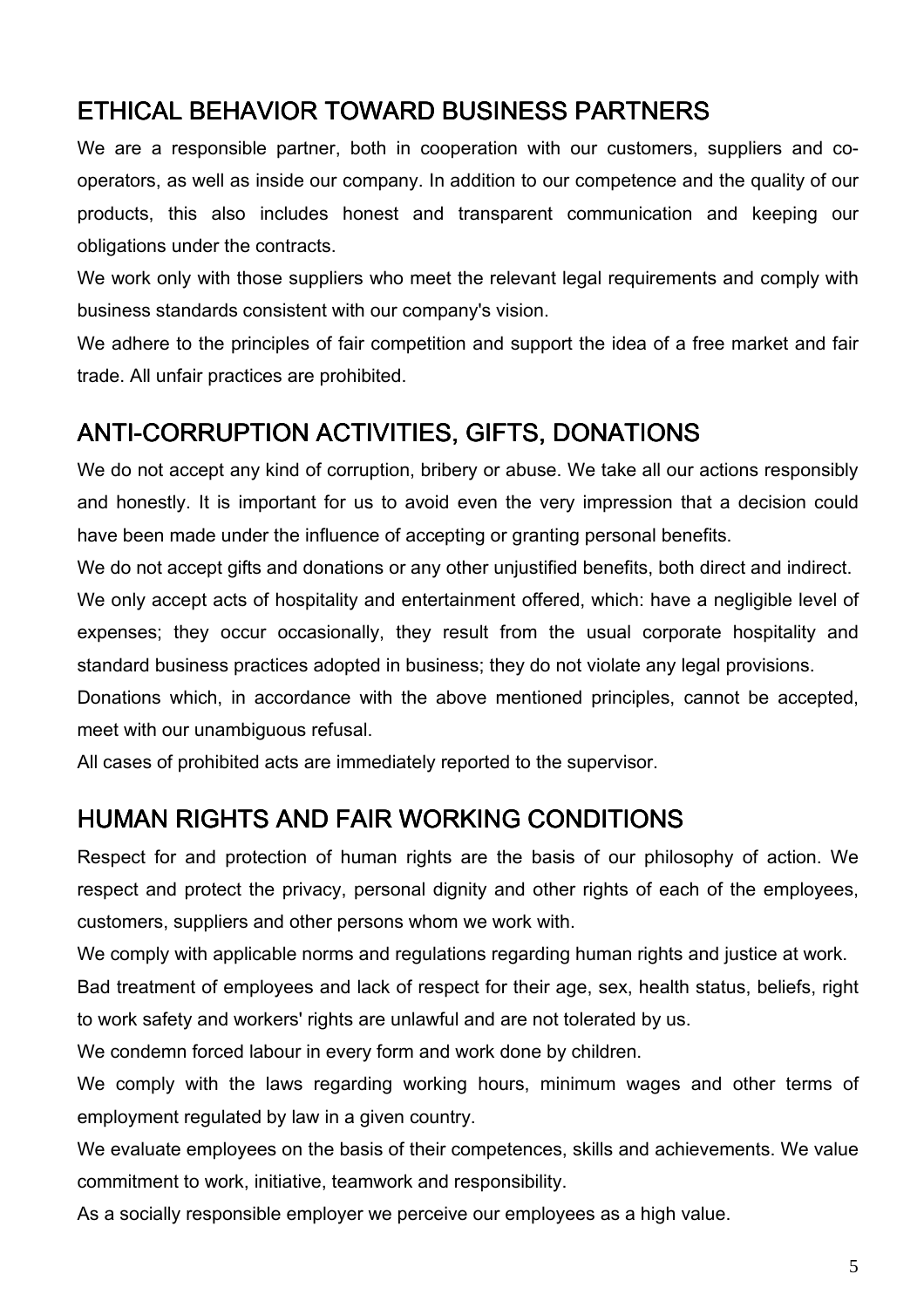# COMMUNICATION AND FREEDOM OF EXPRESSION

We encourage our employees to express their opinions freely, without fear of persecution and possible repression. We do not use repressive measures against people who raise important issues regarding the workplace in good faith.

## PROTECTION OF COMPANY'S ASSETS

We provide our employees with necessary equipment and information.

Our employees are obliged to treat all tangible and intangible assets of the company with due care. This applies to buildings, real estate, vehicles, office equipment and intangible assets, such as copyrights, know-how, concession and licenses, patents, trademarks, computer programs, etc.

#### PRIVACY AND PROTECTION OF PERSONAL DATA

We ensure that all actions on personal data, e.g. collection, registration, comparison, storage and disposal, are carried out in accordance with applicable regulations. We respect the right of everyone to protect his/her personal data. We make sure that only authorized persons have access to the personal data.

We ensure that the personal data is not kept for a longer period than is required to fulfil the purpose for which it has been collected.

#### INFRINGEMENT OF THE CODE OF CONDUCT PRINCIPLES

All activities related to the violation of the Code of Conduct rules adversely affect the company's image and reduce the trust of interested parties. This may lead to lowering the company's position on the market.

We hope that our employees will report their doubts to superiors or, if necessary, report any violation of this Code of Conduct.

The first contact person in this matter is the immediate supervisor. Further, it is possible to report the situation on the email address codeofconduct@protea.group or by phone

Mrs. Żaneta Kulwikowska-Marciniak – tel. no. +48 660 669 151.

All investigations regarding violations of the Code of Conduct are carried out with the greatest confidentiality, protection of the reporting party and taking into account the right to the data privacy.